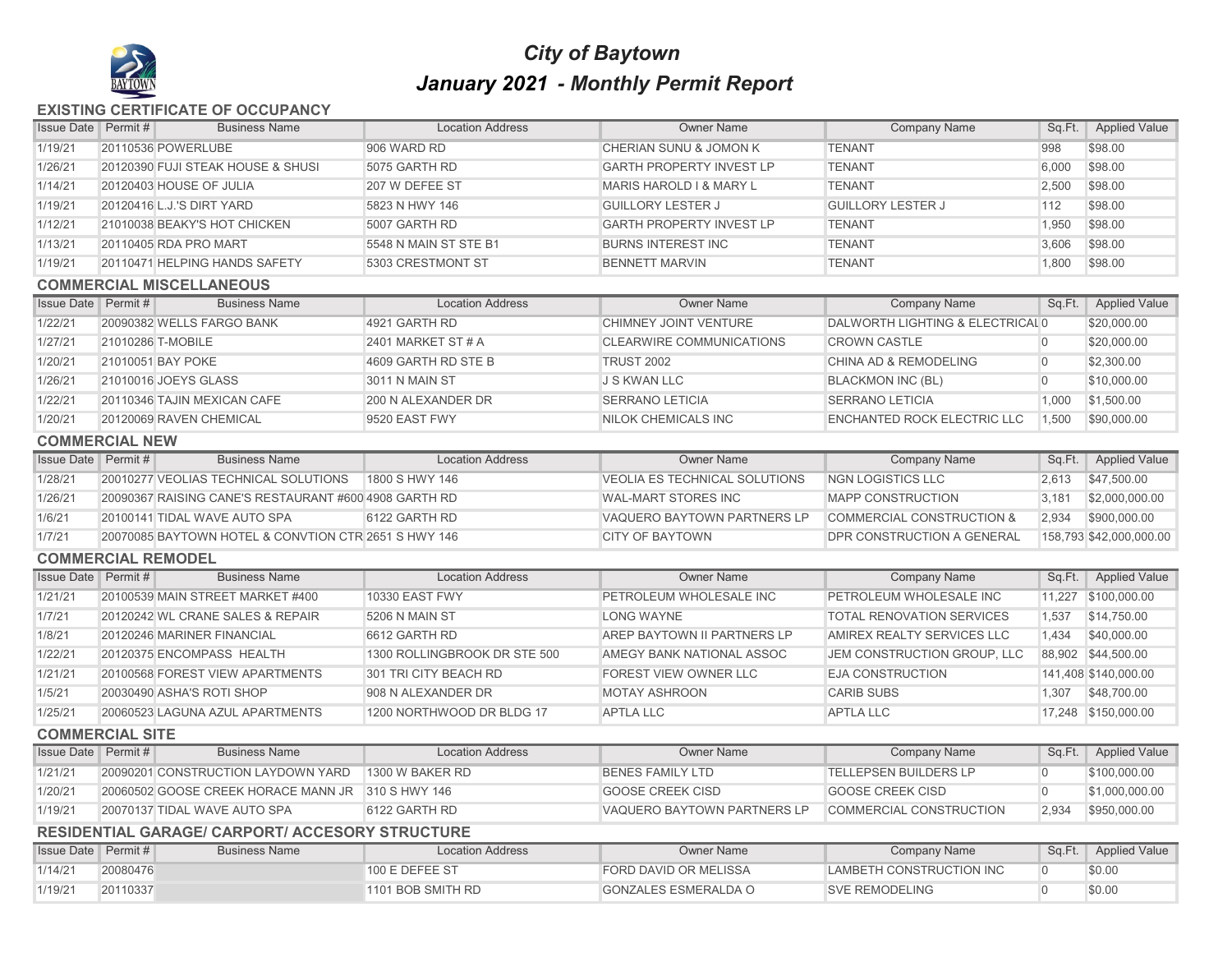## **NEW RESIDENTIAL**

| <b>Issue Date Permit #</b> |          | <b>Business Name</b> | <b>Location Address</b> | <b>Owner Name</b>                | <b>Company Name</b>              | Sq.Ft. | <b>Applied Value</b> |
|----------------------------|----------|----------------------|-------------------------|----------------------------------|----------------------------------|--------|----------------------|
| 1/22/21                    | 20070405 |                      | 3600 TOMPKINS DR        | <b>MESCALL STEPHEN</b>           | <b>DSW HOMES LLC</b>             | 2,180  | \$0.00               |
| 1/4/21                     | 20100174 |                      | 8022 BROOKS CROSSING DR | <b>GROHMAN VENTURE W-1 LTD</b>   | ANGLIA HOMES LP                  | 2,029  | \$0.00               |
| 1/4/21                     | 20100175 |                      | 8030 BROOKS CROSSING DR | <b>GROHMAN VENTURE W-1 LTD</b>   | <b>ANGLIA HOMES LP</b>           | 2,571  | \$0.00               |
| 1/4/21                     | 20100183 |                      | 8034 BROOKS CROSSING DR | <b>GROHMAN VENTURE W-1 LTD</b>   | <b>ANGLIA HOMES LP</b>           | 3,058  | \$0.00               |
| 1/22/21                    | 20120271 |                      | 1222 ASHBEL TRL         | <b>TEXAS CAPTIAL DEVELOPMENT</b> | <b>DR HORTON TEXAS LTD</b>       | 2,473  | \$0.00               |
| 1/25/21                    | 20120272 |                      | 1226 ASHBEL TRL         | <b>D R HORTON TEXAS LTD</b>      | <b>DR HORTON TEXAS LTD</b>       | 2,416  | \$0.00               |
| 1/25/21                    | 20120273 |                      | 1230 ASHBEL TRL         | <b>D R HORTON TEXAS LTD</b>      | DR HORTON TEXAS LTD              | 2,152  | \$0.00               |
| 1/25/21                    | 20120274 |                      | 1610 WILLIAM SCOTT ST   | DR HORTON TEXAS LTD              | <b>DR HORTON TEXAS LTD</b>       | 2,416  | \$0.00               |
| 1/25/21                    | 20120275 |                      | 1614 WILLIAM SCOTT ST   | <b>D R HORTON TEXAS LTD</b>      | DR HORTON TEXAS LTD              | 2,203  | \$0.00               |
| 1/25/21                    | 20120276 |                      | 1622 WILLIAM SCOTT ST   | <b>DR HORTON TEXAS LTD</b>       | DR HORTON TEXAS LTD              | 2,152  | \$0.00               |
| 1/25/21                    | 20120305 |                      | 1714 WILLIAM SCOTT ST   | DR HORTON TEXAS LTD              | DR HORTON TEXAS LTD              | 2,416  | \$0.00               |
| 1/25/21                    | 20120306 |                      | 1726 WILLIAM SCOTT ST   | DR HORTON TEXAS LTD              | DR HORTON TEXAS LTD              | 2,151  | \$0.00               |
| 1/12/21                    | 20120284 |                      | 8823 MORNING DOVE LN    | <b>CASTLEROCK COMMUNITIES LP</b> | <b>CASTLEROCK COMMUNITIES LP</b> | 2.068  | \$0.00               |
| 1/12/21                    | 20120300 |                      | 8015 BROOKS CROSSING DR | <b>GROHMAN VENTURE W-1 LTD</b>   | <b>ANGLIA HOMES LP</b>           | 2,571  | \$0.00               |
| 1/25/21                    | 20120278 |                      | 1634 WILLIAM SCOTT ST   | DR HORTON TEXAS LTD              | DR HORTON TEXAS LTD              | 2,473  | \$0.00               |
| 1/25/21                    | 20120279 |                      | 1706 WILLIAM SCOTT ST   | <b>DR HORTON TEXAS LTD</b>       | DR HORTON TEXAS LTD              | 1,873  | \$0.00               |
| 1/25/21                    | 20120301 |                      | 1618 WILLIAM SCOTT ST   | <b>DR HORTON TEXAS LTD</b>       | DR HORTON TEXAS LTD              | 2,028  | \$0.00               |
| 1/26/21                    | 20070612 |                      | 4805 INDIAN TRL         | <b>BONILLA RAFAEL ANTONIO</b>    | <b>RAFAEL BONILLA</b>            | 1,671  | \$0.00               |
| 1/25/21                    | 20120349 |                      | 1606 WILLIAM SCOTT ST   | DR HORTON TEXAS LTD              | DR HORTON TEXAS LTD              | 1,905  | \$0.00               |
| 1/25/21                    | 20120350 |                      | 1710 WILLIAM SCOTT ST   | DR HORTON TEXAS LTD              | DR HORTON TEXAS LTD              | 1,905  | \$0.00               |
| 1/22/21                    | 20120383 |                      | 6539 TERRALAGO WAY      | AFFINITY HUNTERS CREEK DEV       | <b>K HOVNANIAN HOMES</b>         | 2,613  | \$0.00               |
| 1/22/21                    | 20120384 |                      | 8411 PECAN CREST DR     | AFFINITY HUNTERS CREEK DEV       | <b>K HOVNANIAN HOMES</b>         | 2,613  | \$0.00               |
| 1/22/21                    | 20120386 |                      | 8426 SUNSET HORIZON DR  | <b>KHOVNANIAN HOMES</b>          | <b>K HOVNANIAN HOMES</b>         | 2,613  | \$0.00               |
| 1/25/21                    | 20120445 |                      | 8035 BROOKS CROSSING DR | <b>GROHMAN VENTURE W-1 LTD</b>   | <b>CASTLEROCK COMMUNITIES LP</b> | 2,946  | \$0.00               |
| 1/25/21                    | 20120451 |                      | 9910 PINE FOREST CT     | <b>GROHMAN VENTURE W-1 LTD</b>   | <b>CASTLEROCK COMMUNITIES LP</b> | 2,323  | \$0.00               |
| 1/25/21                    | 20120434 |                      | 8018 BROOKS CROSSING DR | <b>GROHMAN VENTURE W-1 LTD</b>   | <b>CASTLEROCK COMMUNITIES LP</b> | 2,419  | \$0.00               |
| 1/25/21                    | 20120446 |                      | 7911 JARROD WAY         | <b>GROHMAN VENTURE W-1 LTD</b>   | <b>CASTLEROCK COMMUNITIES LP</b> | 2,323  | \$0.00               |
| 1/25/21                    | 20110165 |                      | 13 HAFER ST             | <b>HOLDER GAYLA</b>              | <b>WAYFICIENT HOMES LLC</b>      | 1.601  | \$0.00               |

## **RESIDENTIAL ADD ON**

| <b>Issue Date</b>                | Permit # | <b>Business Name</b> | <b>Location Address</b>   | <b>Owner Name</b>             | <b>Company Name</b>            | Sq.Ft.   | <b>Applied Value</b>   |
|----------------------------------|----------|----------------------|---------------------------|-------------------------------|--------------------------------|----------|------------------------|
| 1/29/21                          | 21010198 |                      | 2016 CAROLINA ST          | LOREDO AGUSTIN JR             | <b>HYBRID CONSTRUCTION</b>     | 468      | \$0.00                 |
| <b>RESIDENTIAL MISCELLANEOUS</b> |          |                      |                           |                               |                                |          |                        |
| <b>Issue Date</b>                | Permit # | <b>Business Name</b> | <b>Location Address</b>   | <b>Owner Name</b>             | <b>Company Name</b>            |          | Sq.Ft.   Applied Value |
| 1/19/21                          | 21010219 |                      | 1615 COUNTRY CLUB COVE DR | <b>CHEEK DIANA OR HUEY</b>    | <b>CHEEK DIANA OR HUEY</b>     |          | \$0.00                 |
| 1/26/21                          | 21010343 |                      | 321 GREENBRIAR DR         | <b>PATTERSON KRISTIN</b>      | OLSHAN FOUNDATION REPAIR CO    | $\Omega$ | \$0.00                 |
| 1/8/21                           | 20110597 |                      | 5420 VAE DR               | <b>GARCIA MICHAEL</b>         | <b>GARCIA MICHAEL</b>          | 1,200    | \$0.00                 |
| 1/12/21                          | 20120265 |                      | 10014 SWEET GUM LN        | PENROD DENNIS II OR RACHEL    | PENROD DENNIS II OR RACHEL     | 1.169    | \$0.00                 |
| 1/8/21                           | 20120365 |                      | 3331 RED CEDAR DR         | ORTIZ JORGE A AMARO           | SUNSHINE RENEWABLE SOLUTIONS 0 |          | \$0.00                 |
| 1/28/21                          | 21010421 |                      | 4604 COUNTRY CLUB VW      | <b>STEWART LINDA</b>          | DU-WEST FOUNDATION REPAIR      | $\Omega$ | \$0.00                 |
| 1/29/21                          | 21010452 |                      | 4902 COUNTRY CLUB VW      | MEEKER CHRISTINE A            | LEGACY RECONSTRUCTION          | $\Omega$ | \$0.00                 |
| 1/7/21                           | 20100279 |                      | 1801 WRIGHT BLVD          | <b>AMAYA MARIBEL</b>          | <b>SHEDS FOR LESS</b>          |          | \$0.00                 |
| 1/4/21                           | 20100280 |                      | 107 CHANDLER DR           | <b>RAMON MICHELLE M</b>       | <b>RAMON MICHELLE M</b>        |          | \$0.00                 |
| 1/4/21                           | 20120387 |                      | 3903 HUNTERS TRL          | CAMPA JOSE OR ONTIVEROS MARIA | HTX ELEC CONTRACTORS LLC       | $\Omega$ | \$0.00                 |